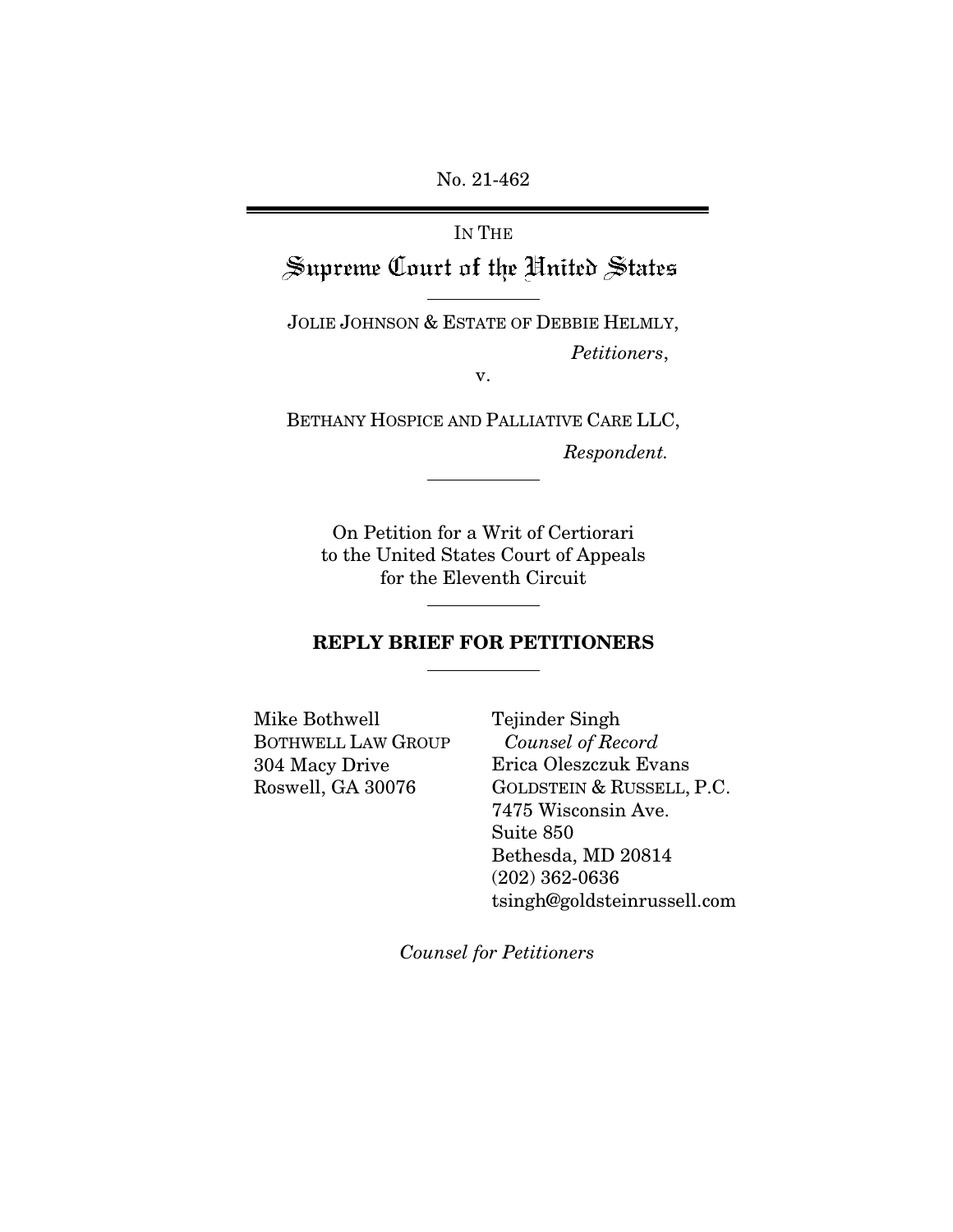## TABLE OF CONTENTS

| II. Respondent's Vehicle Arguments Are |  |
|----------------------------------------|--|
| III. Respondent's Merits Arguments Are |  |
|                                        |  |
|                                        |  |

i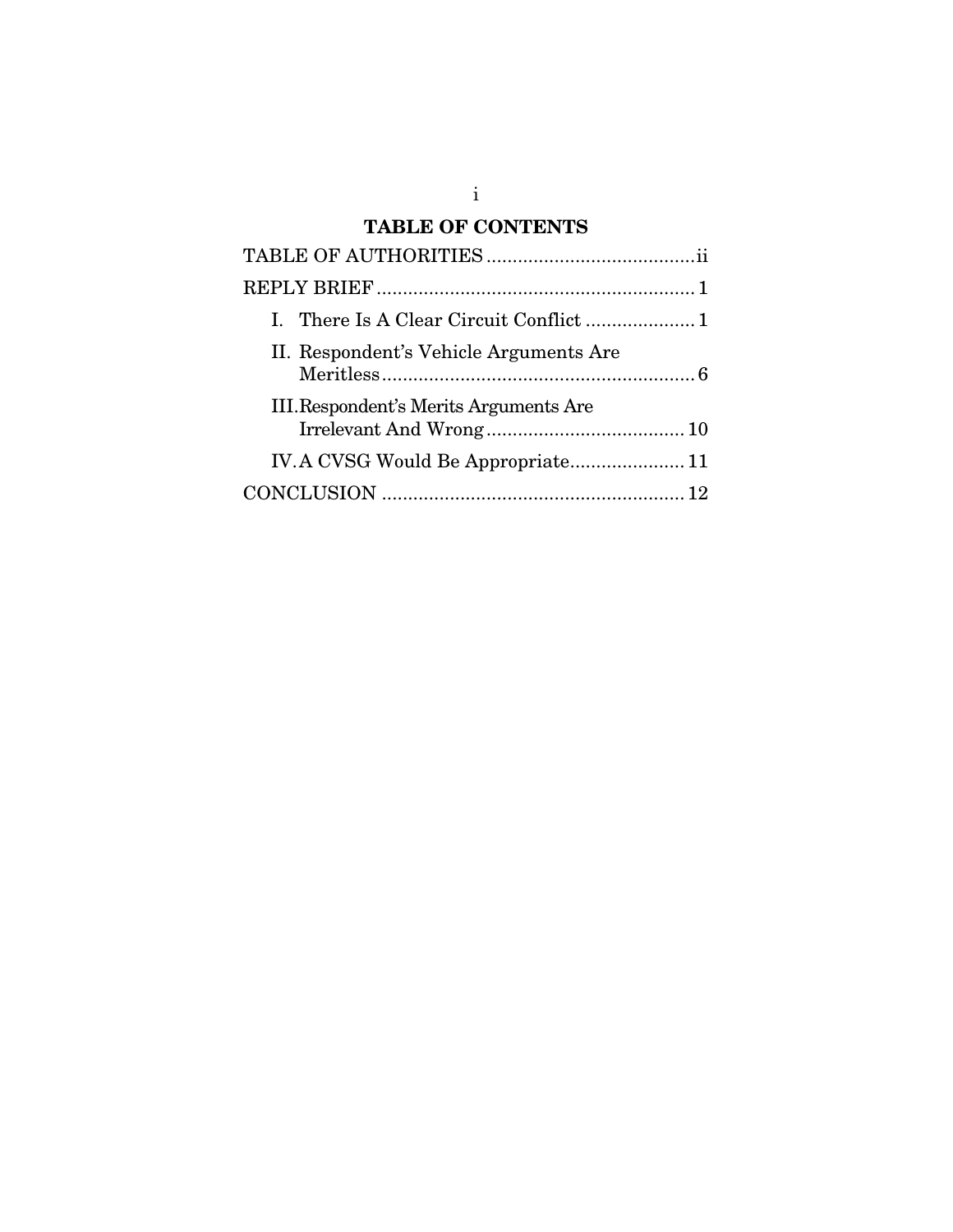## TABLE OF AUTHORITIES

## Cases

<span id="page-2-0"></span>

| Brownback v. King,                                                                |
|-----------------------------------------------------------------------------------|
| Carrel v. AIDS Healthcare Found., Inc.,<br>898 F.3d 1267 (11th Cir. 2018) 4, 6    |
| Foglia v. Renal Ventures Mgmt., LLC,                                              |
| Maracich v. Spears,                                                               |
| Nutraceutical Corp. v. Lambert,                                                   |
| United States ex rel. Bookwalter v. UPMC,                                         |
| United States ex rel. Chorches v. Am. Med.<br>Response, Inc.,                     |
| United States ex rel. Clausen v. Lab'y Corp. of<br>Am.                            |
| United States ex rel. Colquitt v. Abbott Lab'ys,                                  |
| United States ex rel. Grubbs v. Kanneganti,<br>565 F.3d 180 (5th Cir. 2009) 4, 11 |
| United States ex rel. Heath v. AT&T, Inc.,                                        |
| United States ex rel. Mastej v. Health Mgmt.<br>Assocs.,                          |
|                                                                                   |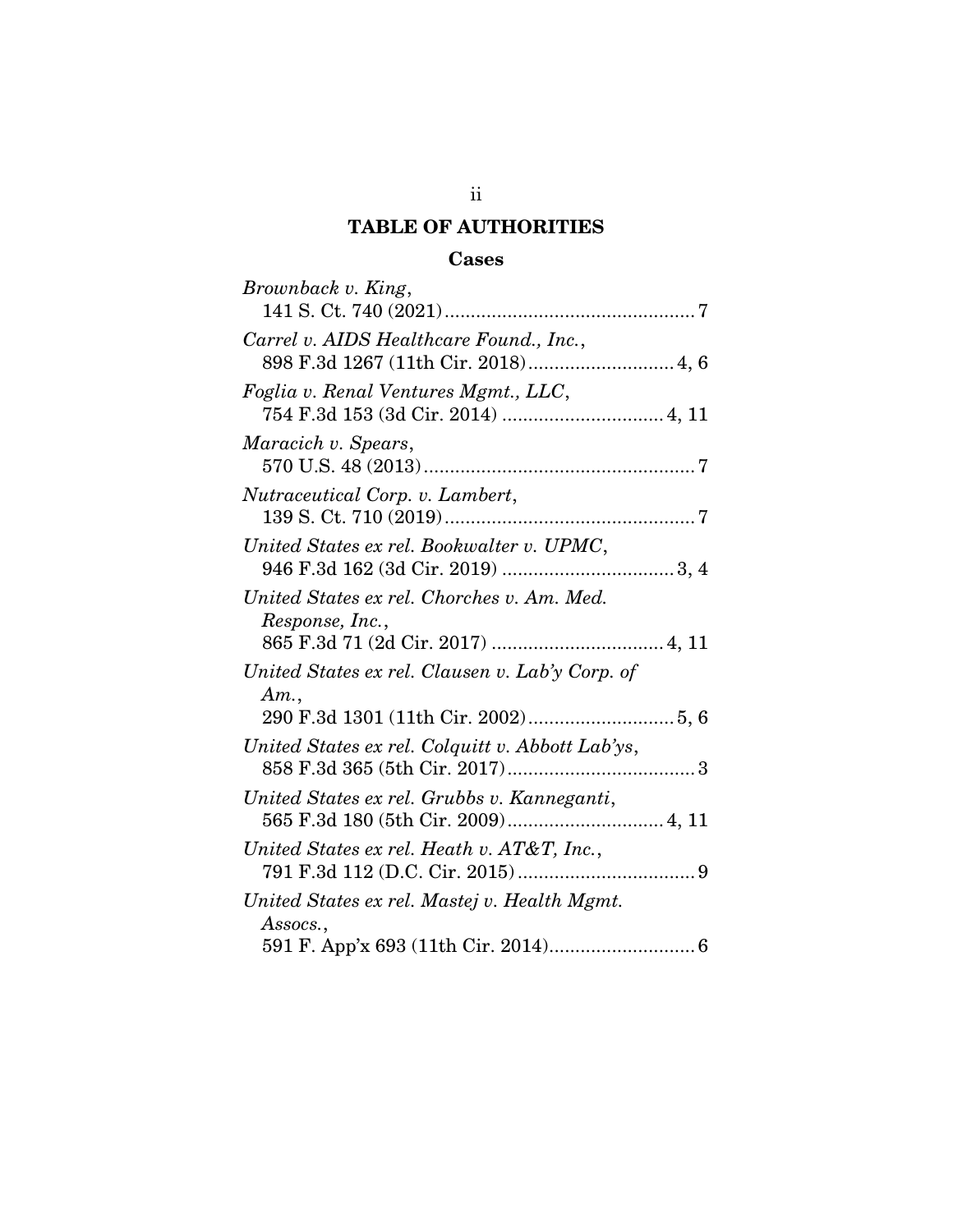| United States ex rel. Nargol v. DePuy<br>Orthopaedics, Inc.,                             |
|------------------------------------------------------------------------------------------|
|                                                                                          |
| United States ex rel. Owsley v. Fazzi Assocs.,<br>16 F.4th 192 (6th Cir. 2021)  4, 5, 10 |
| United States ex rel. Prose v. Molina Healthcare<br>of Ill., Inc.,                       |
| United States ex rel. Silingo v. WellPoint, Inc.,                                        |
| Universal Health Servs., Inc. v. United States ex<br>rel. Escobar,                       |

## Statutes

31 U.S.C. § 3730(b)(1).................................................. 9

## Rules

Fed. R. Civ. P. 9(b)............................................. *passim*

## Other Authorities

| Jennifer Doherty, Attys Hope for Clarity with |  |
|-----------------------------------------------|--|
| Justices' Interest in Fraud Claims,           |  |
| Law360 (Oct. 15, 2021),                       |  |
| https://www.law360.com/articles/1426789/atty  |  |
| s-hope-for-clarity-with-justices-interest-in- |  |
|                                               |  |
|                                               |  |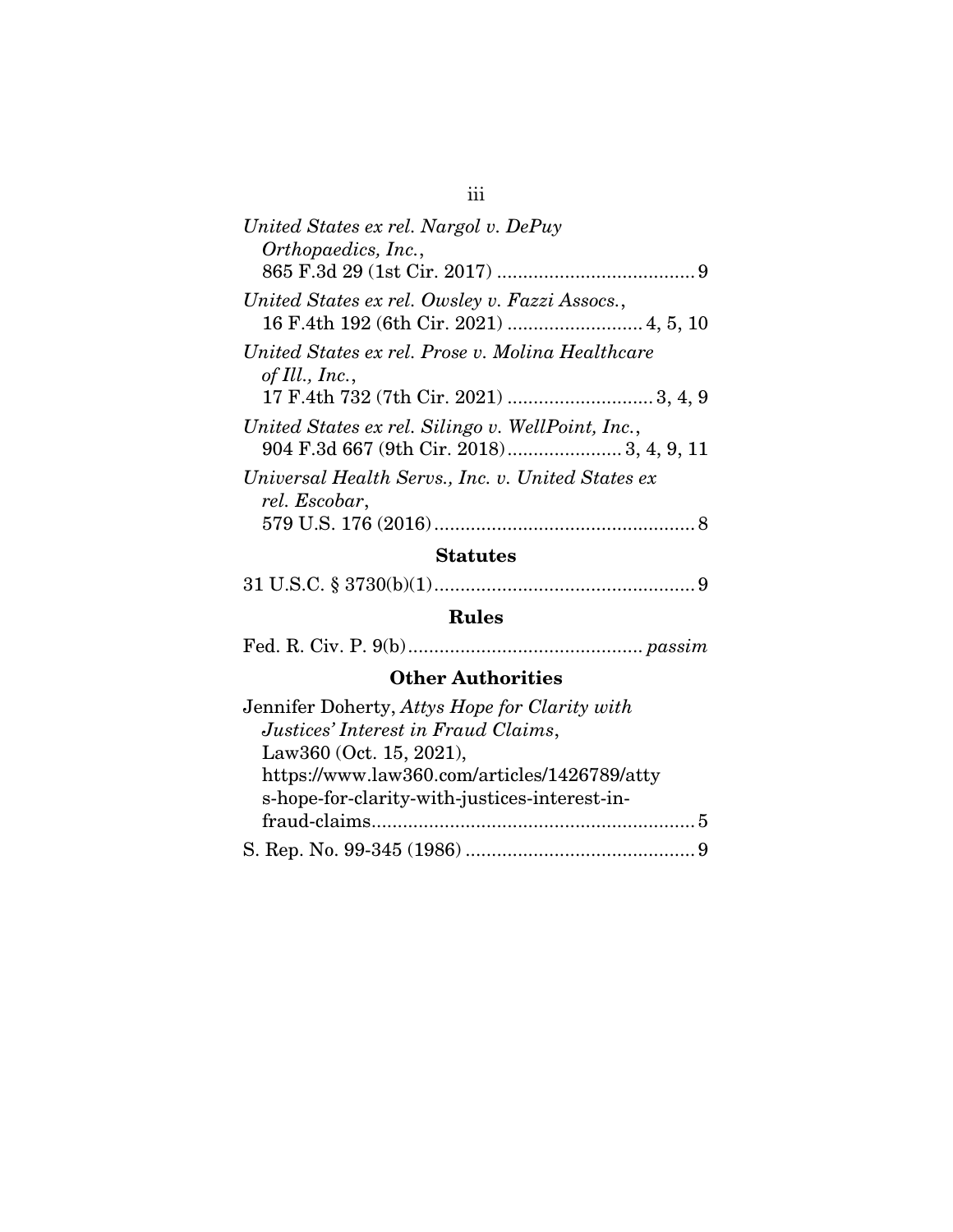#### REPLY BRIEF

<span id="page-4-0"></span>Respondent does not dispute that the question presented—the only issue the Eleventh Circuit decided—arises in hundreds of significant False Claims Act (FCA) cases every year, and is potentially casedispositive whenever it arises. This is exactly the sort of important question this Court should review as soon as possible. Against that backdrop, respondent's objections to the split, vehicle, and merits are unpersuasive.

#### <span id="page-4-1"></span>I. There Is A Clear Circuit Conflict

Respondent argues that the circuits are converging, and that the Eleventh Circuit's rule falls on the "lenient" side of the split. We can refute both arguments by showing the ongoing conflict between the Eleventh Circuit's rigid rule and the flexible rule adopted by most circuits.

1. Respondent contends that some courts on the rigid side of the split (the Sixth, Eighth, and Eleventh Circuits) have abandoned the requirement that relators must provide representative examples of false claims, and now allow relators to satisfy Federal Rule of Civil Procedure 9(b) by pleading particulars of a fraudulent scheme together with "reliable indicia" that claims were presented to the Government. BIO 23, 27. This addresses a straw man: the split asserted is not "representative examples" vs. "reliable indicia." Instead, the split is over what a relator must plead *if she lacks* representative examples, *i.e.*, what counts as "reliable indicia." The rigid rule requires specifics of false claims or claim-specific knowledge; the flexible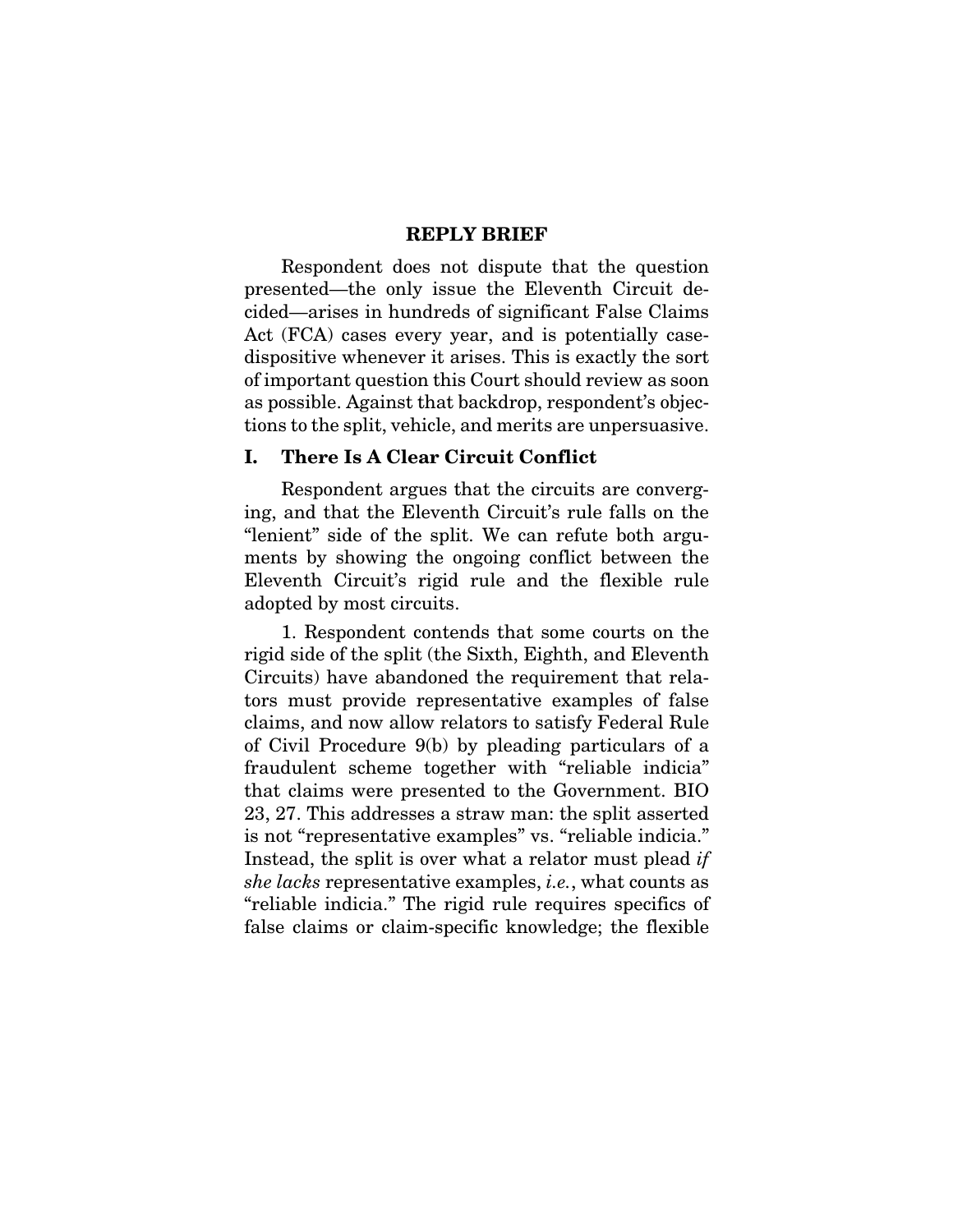rule allows relators to plead other facts that make the presentment of claims plausible.<sup>[\\*](#page-5-0)</sup>

As a clear illustration, petitioners called our shot by highlighting the "especially acute" conflict between the decision below and four specific decisions from the Third, Fifth, Seventh, and Ninth Circuits, "all of which involved alleged fraudulent schemes that tainted large numbers of unidentified claims for payment." Pet. 24. Tellingly, respondent does not even cite, let alone discuss, *any* of those four cases—but their contrast with the decision below is stark.

Here, petitioners pleaded that Government data—showing what respondent actually billed—establishes that respondent billed the Government millions of dollars for patients referred by the Bethany Hospice doctors. Pet. 10 (providing complaint citations). Petitioners also personally observed—and multiple knowledgeable employees confirmed—that respondent only took patients on Government health insurance. *Id*. at 10-12. And respondent's billing system automatically bills the Government for each patient enrolled. *Id*. at 9. In summary, petitioners reliably pleaded, based on authoritative data and personal knowledge, that respondent certainly presented many false claims. They only lacked details of the claims themselves.

That was fatal in the Eleventh Circuit, which holds that "a relator alleging the submission of a false claim" must "allege specific details about false claims

<span id="page-5-0"></span><sup>\*</sup> *A fortiori*, there is a split between the more flexible circuits and the First and Fourth Circuits, which the parties agree apply restrictive rules, and do not even permit relators to allege false claims based on "reliable indicia." Pet. 24-25, 27; BIO 22, 24-25.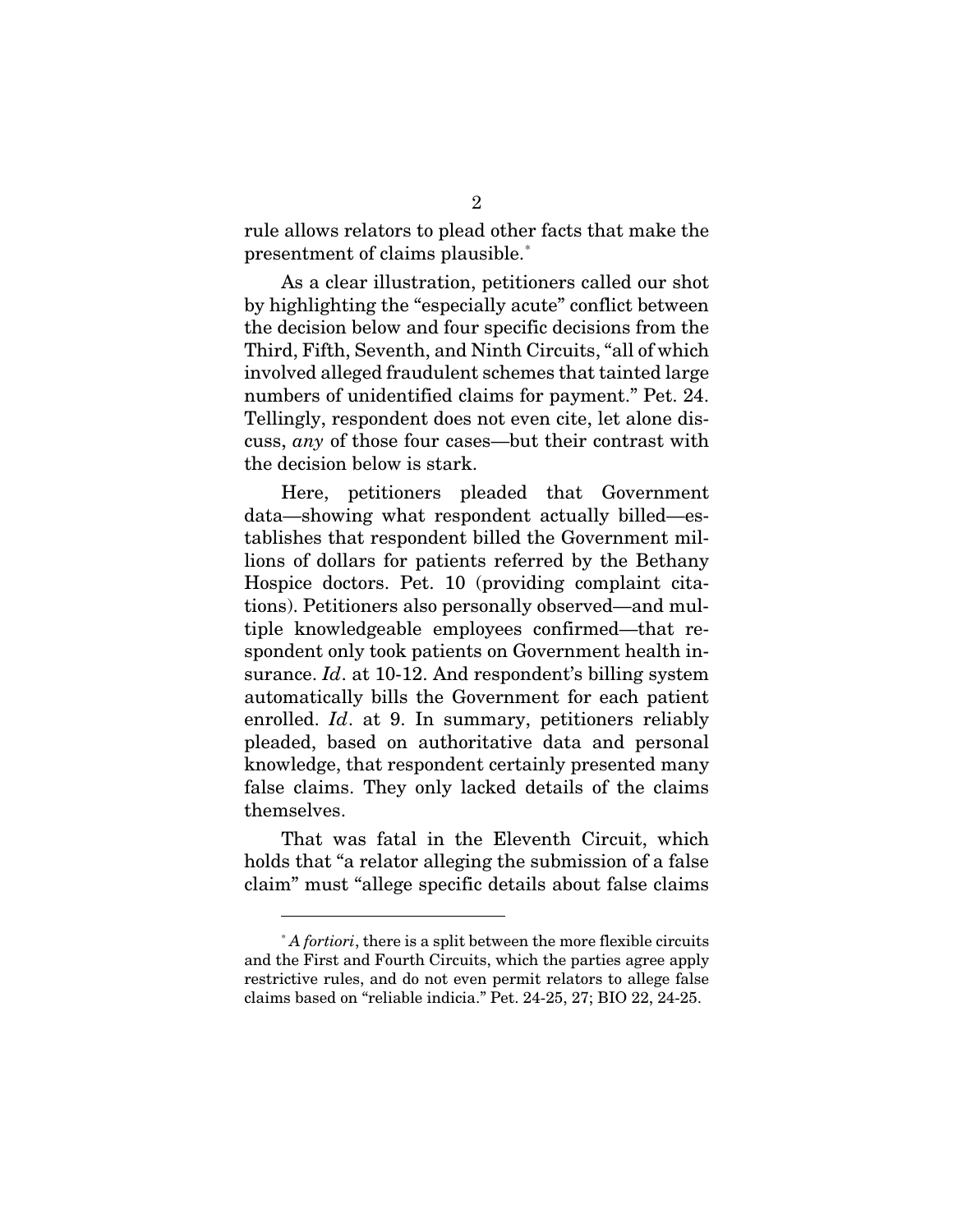to establish the indicia of reliability necessary under Rule 9(b)." Pet. App. 15a (quotation marks omitted). It was not enough that petitioners had "senior insider knowledge" about respondent's billing practices, because petitioners did not provide "specific details" of claims, nor allege that they "observed" or "personally participate[d] in the submission of false claims." *Id*. at 13a-14a (quotation marks omitted). Petitioners' knowledge of respondent's business model (to only admit Government-insured patients), and their data showing that claims were presented, were likewise insufficient. According to the Eleventh Circuit, these facts lent "no credence to [petitioners'] allegation that [respondent] submitted a false claim," because the presentment of claims can never be "inferred from the circumstances" or from "mathematical probability." *Id*. at 14a-15a (quotation marks omitted). Without "specific details about the submission of an actual false claim," the complaint failed as a matter of law. *Id*. at 15a. The key propositions are quoted from published Eleventh Circuit decisions.

The four contrary precedents we highlighted applied different rules to reach opposing results. Those relators did not allege details of claims, nor personally observe or participate in the presentment of claims. But the circuit courts applied a flexible approach under which the presentment of false claims can be inferred based on probability, logic, and circumstantial evidence. *See United States ex rel. Prose v. Molina Healthcare of Ill., Inc.*, 17 F.4th 732, 741 (7th Cir. 2021); *United States ex rel. Bookwalter v. UPMC*, 946 F.3d 162, 176 (3d Cir. 2019), *cert. denied*, 140 S. Ct. 2720 (2020); *United States ex rel. Silingo v. WellPoint, Inc.*, 904 F.3d 667, 679 (9th Cir. 2018); *United States*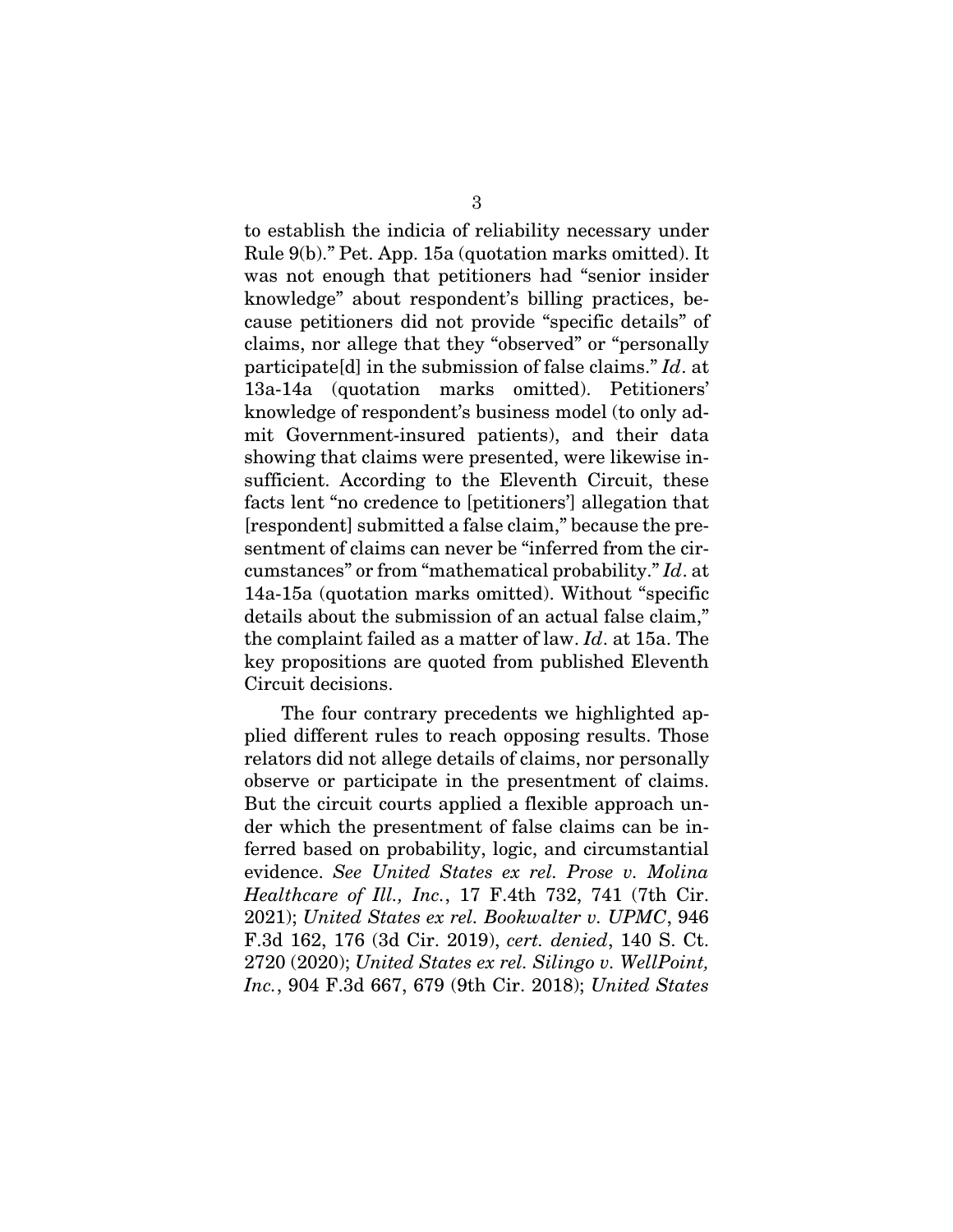*ex rel. Colquitt v. Abbott Lab'ys*, 858 F.3d 365, 372 (5th Cir. 2017); *see also United States ex rel. Grubbs v. Kanneganti*, 565 F.3d 180, 192 (5th Cir. 2009) (Rule 9(b) satisfied when "the logical conclusion of the particular allegations in [the relator's] complaint" was "[t]hat fraudulent bills were presented to the Government").

These courts thus reject the Eleventh Circuit's key legal propositions, *i.e.*, that relators must plead "specific details about false claims," and that the presentment of claims "cannot be inferred from the circumstances" or based on "mathematical probability." Pet. App. 14a-15a (quotation marks omitted). They are not alone. *See United States ex rel. Chorches v. Am. Med. Response, Inc.*, 865 F.3d 71, 85 (2d Cir. 2017) (holding that claims could be inferred based on probability of billing the Government); *Foglia v. Renal Ventures Mgmt., LLC*, 754 F.3d 153, 158 (3d Cir. 2014) (Rule 9(b) satisfied when relator had no knowledge of how the defendant actually billed the Government, but fraud was the more logical of two possibilities). Petitioners' complaint would have survived in these circuits.

Respondent cites *Chorches* to argue that the split is not "sharp." BIO 26. Subsequent decisions show otherwise. Three of our four strongest cases embodying the flexible rule (*Prose*, *Bookwalter*, and *Silingo*) were decided after *Chorches*. On the rigid side, the Eleventh Circuit's recent decision in *Carrel v. AIDS Healthcare Foundation, Inc.*, 898 F.3d 1267 (11th Cir. 2018), held that "even if a relator asserts direct knowledge of a defendant's billing and patient records, she still must allege specific details about false claims to establish the indicia of reliability necessary under Rule 9(b)." *Id*. at 1276 (cleaned up). And in *United States ex rel. Owsley*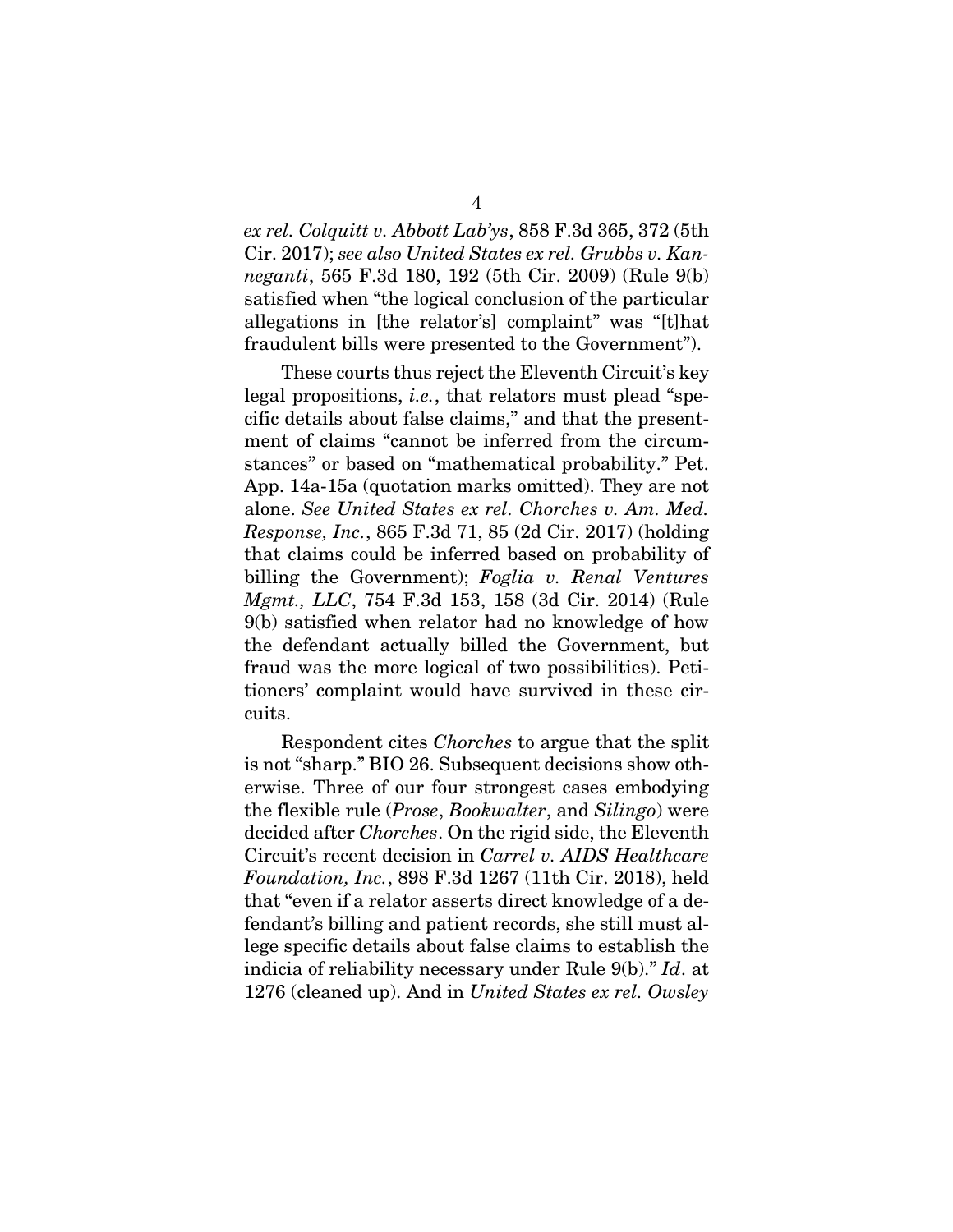*v. Fazzi Associates*, the Sixth Circuit held that the complaint described "in detail, a fraudulent scheme," but still failed because it did not "identify any specific claims." 16 F.4th 192, 194, 196 (6th Cir. 2021), *petition for cert. pending*, No. 21-936 (docketed Dec. 23, 2021). The court further held that even though the relator had "personal knowledge of billing practices employed in the fraudulent scheme," that was insufficient absent "particular identified claims." *Id*. at 196-97 (quotation marks omitted). These recent decisions show ongoing divergence.

Finally, the Court need not credit our word regarding the split. A recent article about this case quotes two defense lawyers, who explain that "[t]his has percolated pretty well, and we still have a fairly sharp split," and "[t]he stakes are enormous because [a Supreme Court ruling] would, in fact, give clarity that would be certainly helpful to every practitioner." Jennifer Doherty, *Attys Hope for Clarity with Justices' Interest in Fraud Claims*, Law360 (Oct. 15, 2021), https://www.law360.com/articles/1426789/attys-hopefor-clarity-with-justices-interest-in-fraud-claims. The same article quotes a lawyer who represents relators (not petitioners), who agrees that there is a "widening gulf between the circuits" on the question presented. *Ibid*. The clear signal from knowledgeable, objective practitioners on both sides of the bar is that the circuits are divided, and this Court's review is necessary.

2. The foregoing also refutes respondent's assertion that the Eleventh Circuit's rule is "lenient." Notably, the Eleventh Circuit and objective commentators disagree with that characterization. *See United States ex rel. Clausen v. Lab'y Corp. of Am.*, 290 F.3d 1301, 1313-14 (11th Cir. 2002) (rejecting relator's request for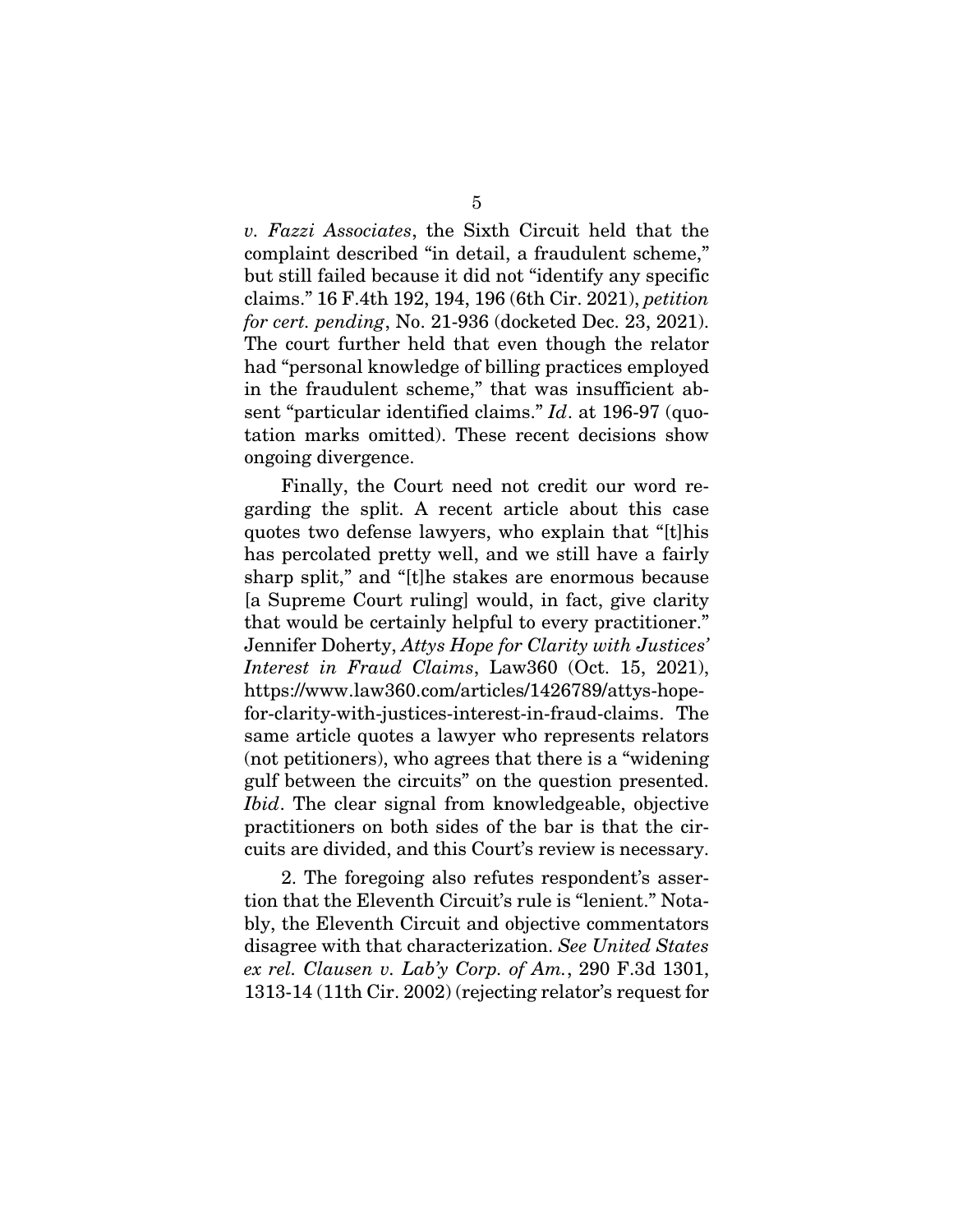"leniency"); Pet. 15 (citing commentators observing that the Eleventh Circuit applies the most rigid rule).

To argue otherwise, respondent block-quotes *United States ex rel. Mastej v. Health Management Associates*, 591 F. App'x 693 (11th Cir. 2014). BIO 19-21. But *Mastej* is the exception that proves petitioners' argument. That case should have survived easily—but it squeaked past the Eleventh Circuit in an unpublished decision, where it has subsequently been all-but overruled: *Mastej* has never even been cited in a precedential Eleventh Circuit decision.

Petitioners attempted to resurrect *Mastej* below. But respondent argued that the Eleventh Circuit had "properly construed this line of authority narrowly, looked upon it skeptically, and ultimately confirmed that *Clausen*," which adopted the most rigid formulation of the rule, "controls the analysis in the event of any conflict in the legal standard" because *Mastej* is "an unpublished decision." Resp. C.A. Br. 46-47. The Eleventh Circuit agreed, relegating *Mastej* to a barebones footnote. Pet. App. 15a n.7. Accordingly, this unpublished decision is properly regarded as a blip. The Eleventh Circuit's decision in *Carrel*, 898 F.3d at 1276, as well as the decision below, more accurately communicate how rigid the circuit's rule is.

### <span id="page-9-0"></span>II. Respondent's Vehicle Arguments Are Meritless

Respondent argues that this case is a bad vehicle to resolve the split because: (1) the district court also dismissed the complaint on an alternative ground that the Eleventh Circuit did not reach, BIO 13-15; (2) petitioners were not technically employed by respondent, *id*. at 15-17; and (3) petitioners cannot satisfy any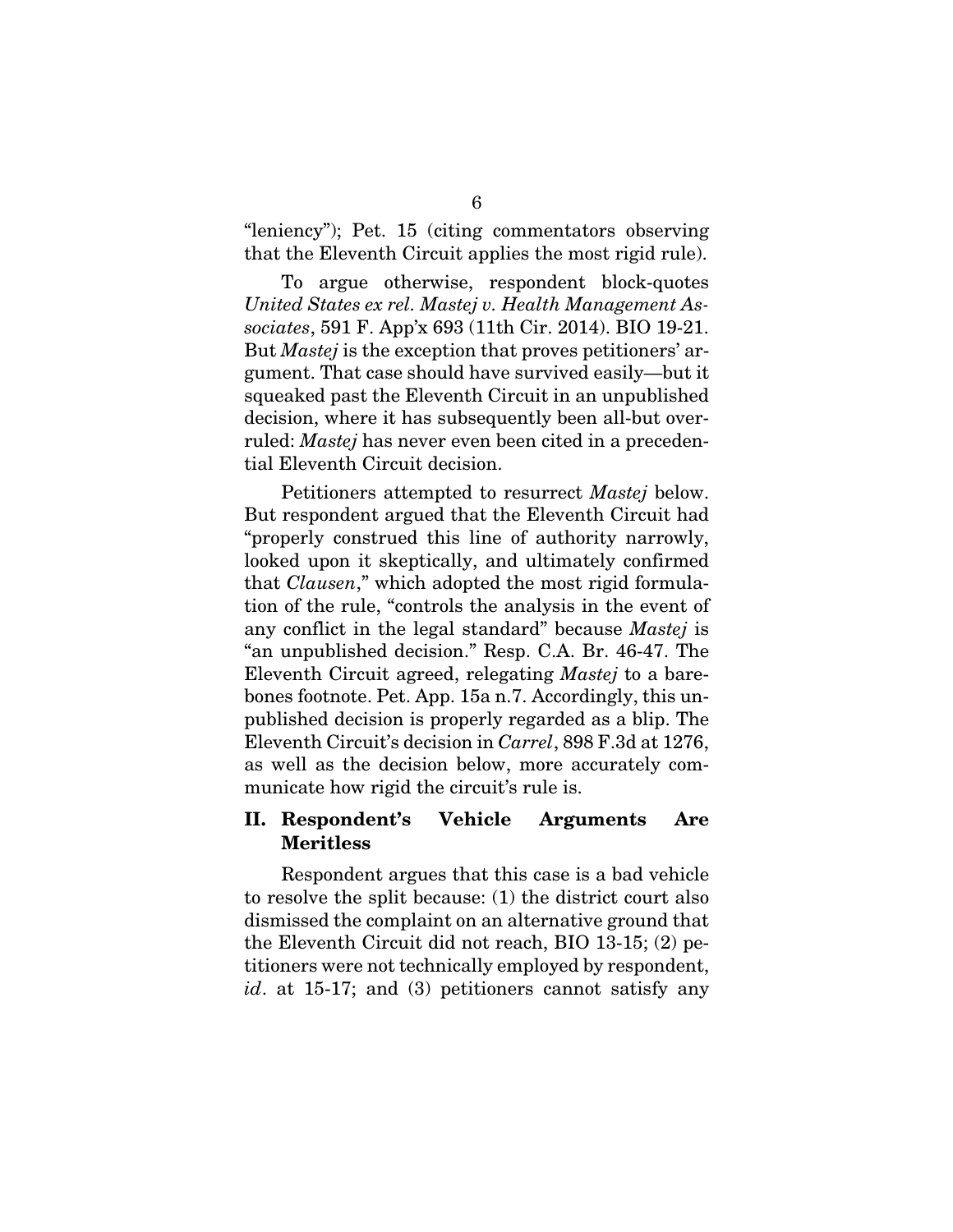standard, *id*. at 17. None of these create a vehicle problem—but if the Court thinks otherwise, an alternative vehicle is available (*see Owsley*, No. 21-936), and this Court can pick whichever vehicle it prefers and hold the other case.

1. The district court dismissed petitioners' complaint on two grounds—failure to plead false claims with particularity (the question presented), and failure to plead an Anti-Kickback Statute (AKS) violation with particularity (an alternative argument). Pet. App. 34a, 43a. A vehicle problem would arise if the Eleventh Circuit had affirmed on both grounds—because then this Court would have to decide two questions (one of which is factbound and not certworthy) to reverse. But the Eleventh Circuit did not affirm the AKS holding; it only ruled on the question presented. *See id.* at 16a. The fact that the Eleventh Circuit was able to do so proves that the district court's AKS holding is not logically antecedent to the question presented and does not pose any obstacle to the Court deciding that question, just as the Eleventh Circuit did.

To be sure, the AKS argument remains open to respondent on remand after petitioners prevail in this Court. That, too, is not a vehicle problem. The Court frequently grants certiorari to resolve a circuit conflict arising out of an appellate court's actual decision, and remands for lower courts to consider alternative arguments they did not previously reach. *See Maracich v. Spears*, 570 U.S. 48, 59, 77-78 (2013) (deciding case in factually indistinguishable circumstances); *see also*, *e.g.*, *Brownback v. King*, 141 S. Ct. 740, 747 n.4 (2021); *Nutraceutical Corp. v. Lambert*, 139 S. Ct. 710, 717 (2019). In other FCA cases, the Court has clarified the legal standard and then let lower courts apply the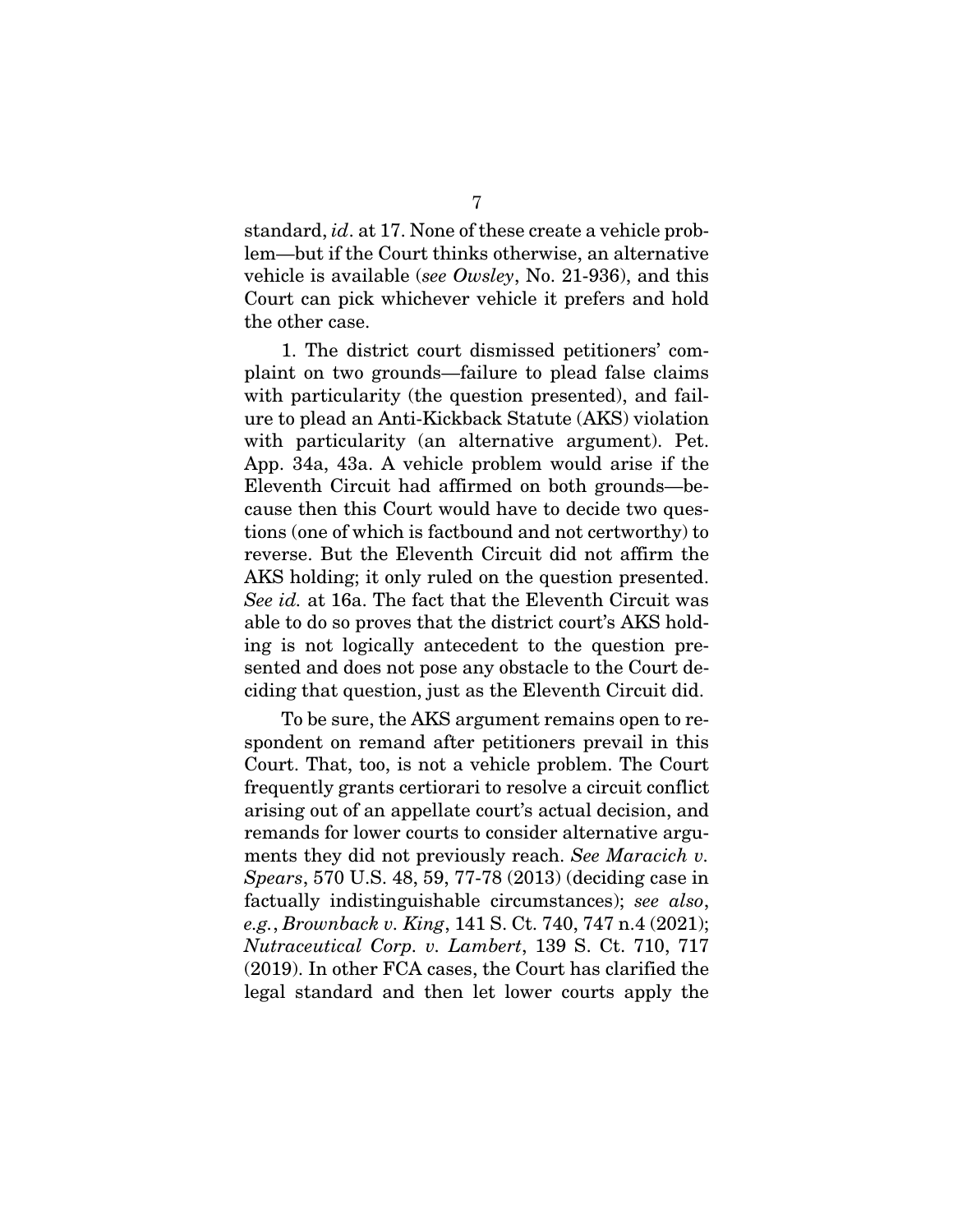### standard to a relator's complaint in the first instance. *See Universal Health Servs., Inc. v. United States ex rel. Escobar*, 579 U.S. 176, 196 (2016).

The possibility that a case may fail on remand is also not a vehicle problem because it affects *every case* at the pleading stage (and therefore every potential vehicle for Rule 9(b) questions): a defendant might think of a new reason to dismiss on remand, and even cases that survive dismissal may fail at summary judgment or trial. The possibility that a case might not go all the way is no reason to allow a circuit conflict about the pleading standard to fester—especially when that specific issue was the only one decided by the court of appeals and is properly teed up for this Court's review.

Finally, if it matters, the district court's AKS holding is wrong, and petitioners will see it reversed on remand. As the petition shows (at 5-8), the complaint pleads particulars of the AKS scheme (who, what, where, when, and how)—including pleading that the people who offered the kickbacks repeatedly admitted that they were offering compensation to induce referrals, which is a smoking-gun allegation. The additional details the district court wanted are either immaterial (*e.g.*, amounts of kickbacks, Pet. App. 32a, which are immaterial because kickbacks in *any* amount violate the AKS) or plainly improper (*e.g.*, the district court's demand for "evidence" that kickbacks resulted in referrals, *id*. at 34a, which improperly required proof at the pleading stage).

2. Respondent argues that this case is unusual because petitioners were not employed directly by respondent, but instead by an affiliate. There are two problems with this argument.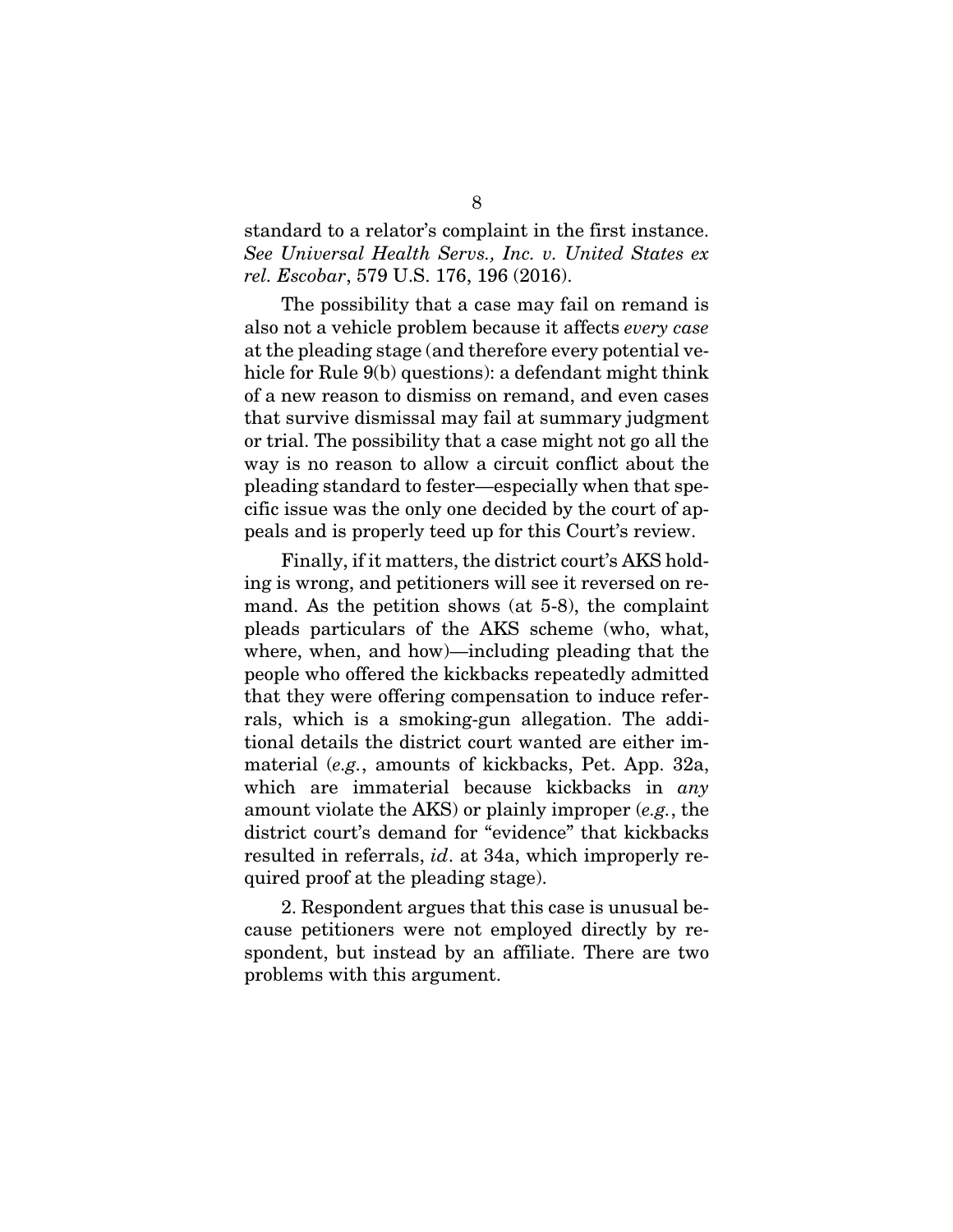First, respondent is wrong to suggest that the "typical" relator is the defendant's employee. BIO 15. Tellingly, respondent cites nothing for that proposition. In fact, relators in many cases in the split were not the defendant's employees; instead, they were employees of contractors or related businesses, or even complete outsiders. *See, e.g.*, *Prose*, 17 F.4th at 737 (contractor); *Silingo*, 904 F.3d at 674 (contractor); *United States ex rel. Nargol v. DePuy Orthopaedics, Inc.*, 865 F.3d 29, 31 (1st Cir. 2017) (outsider subject matter expert); *United States ex rel. Heath v. AT&T, Inc.*, 791 F.3d 112, 117 (D.C. Cir. 2015) (same). And that is just a small sample. The FCA allows any "person" to sue, 31 U.S.C. § 3730(b)(1), because Congress wanted "any individual knowing of Government fraud to bring that information forward," S. Rep. No. 99-345, at 2 (1986).

Second, if insider knowledge matters, petitioners' employer was effectively "another facility office of" respondent, sharing ownership, management, referral sources, funds, and other assets. Pet. App. 81a-83a. This "significant overlap in personnel, resources, and operations . . . effectively made [petitioners] corporate insiders of [respondent]." *Id*. at 81a. Indeed, even the Eleventh Circuit acknowledged that petitioners had "senior insider knowledge" of respondent's practices. *Id*. at 13a.

Respondent emphasizes that petitioners were employed only for seven months. BIO 16. But that is because petitioners were fired in retaliation for whistleblowing (Pet. 5)—which is also why they lack access to specific claims information. If anything, the brevity of petitioners' employment due to retaliation makes the case a better vehicle because it highlights a recurring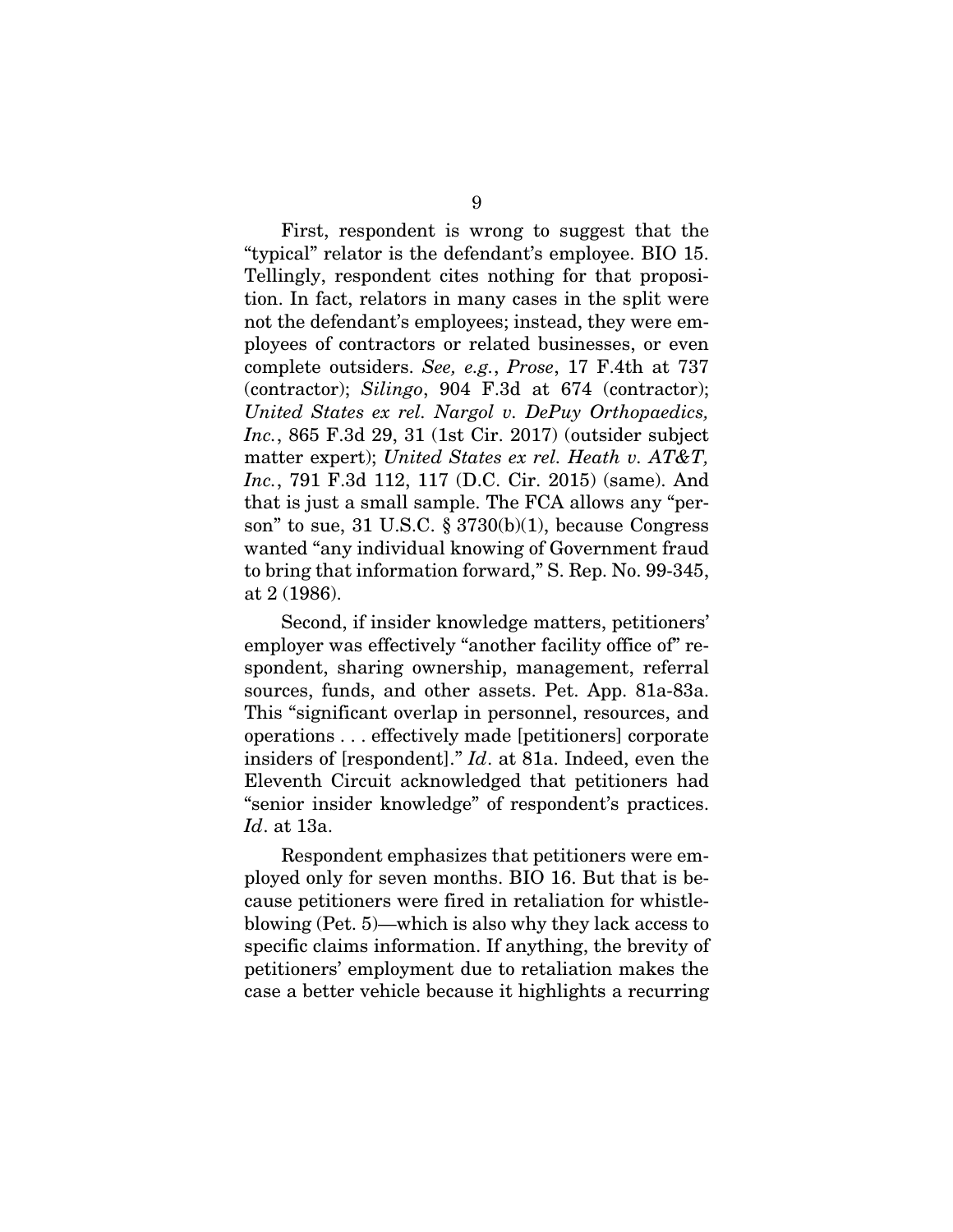factual scenario that threatens to undermine FCA enforcement. In any event, the Court should not be swayed by respondent's ongoing attempts to benefit from unlawful retaliation.

3. Respondent argues that the complaint should be dismissed under any standard. BIO 17. This oneparagraph argument would not create a vehicle problem even if it were correct. As explained in the petition, it is wrong. Pet. 24, 30-34.

4. If the Court finds respondent's vehicle arguments convincing, the best response would not be to deny certiorari, but instead to delay decision until the Court considers the petition in *Owsley* (No. 21-936) which presents the same question, while dodging respondent's arguments. In *Owsley*, the relator was employed by the defendant, and her complaint failed for one "reason alone": failure to "identify any specific claims." 16 F.4th at 194.

To be clear, petitioners want the Court to grant certiorari here and resolve the question presented sooner rather than later. But if the Court has vehicle concerns, it could consider both petitions together, hear whichever case presents the better vehicle, and hold the other case pending a resolution on the merits.

### <span id="page-13-0"></span>III. Respondent's Merits Arguments Are Irrelevant And Wrong

Respondent's merits arguments are irrelevant because whoever is right about the merits, approximately half the circuits are wrong. The Court should accordingly grant certiorari either way.

Respondent's arguments are also unpersuasive. Respondent asserts that petitioners' complaint does not plead *both* a fraudulent scheme *and* indicia that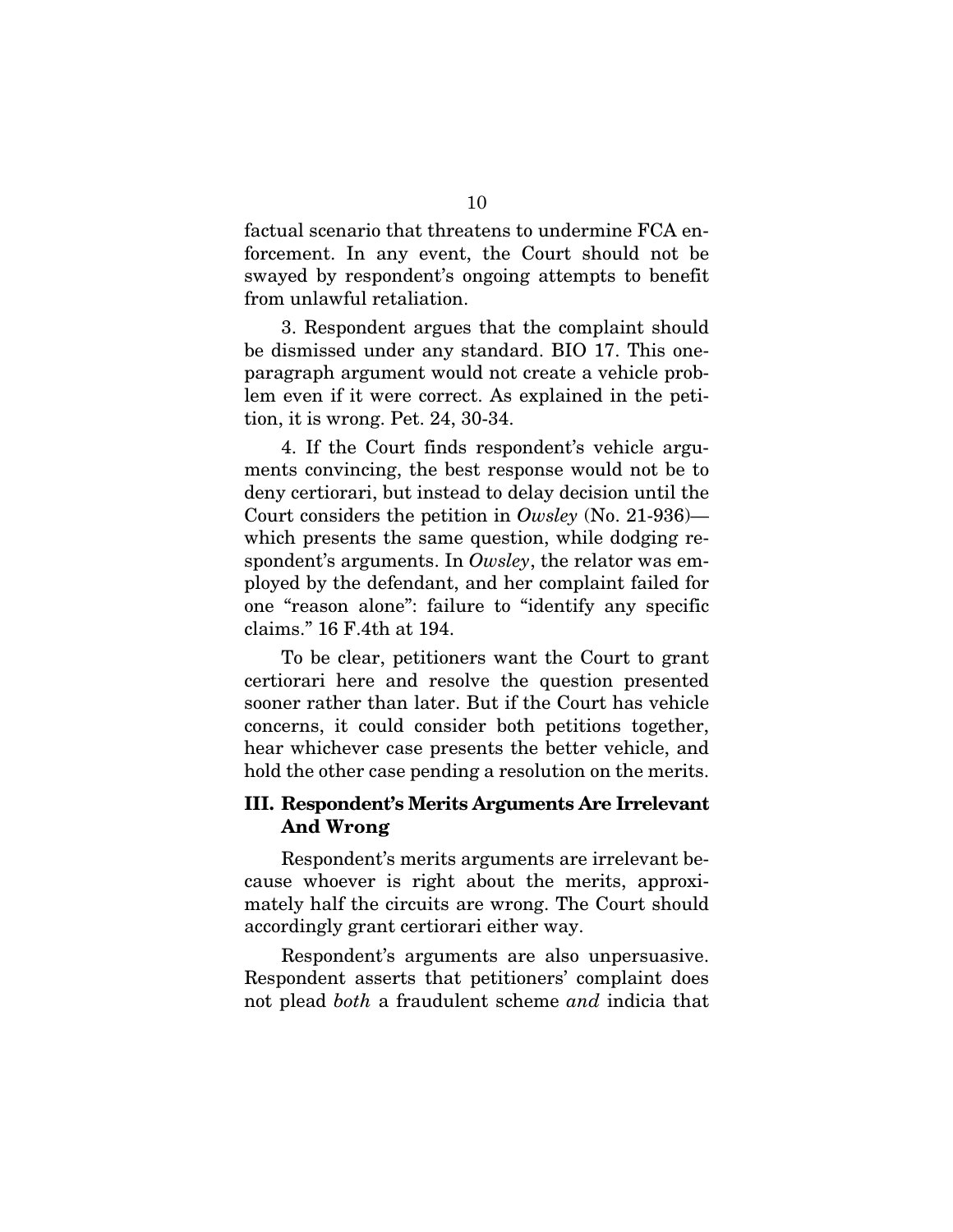claims were presented. This is wrong for two reasons. First, facts can do double duty. As multiple circuits hold, the existence of a fraudulent scheme is itself evidence that false claims were presented, because such schemes are designed to facilitate the presentment of claims. *See Silingo*, 904 F.3d at 679; *Chorches*, 865 F.3d at 85; *Foglia*, 754 F.3d at 158; *Grubbs*, 565 F.3d at 192. So too here. When a Medicare-dependent business pays kickbacks for referrals, it is plausible to infer that the business bills Medicare for the referred patients. *See* Pet. 32.

Second, the complaint includes additional direct allegations that claims were presented—including information gleaned from conversations, on-the-job observations, and data. *See* Pet. 8-12. Indeed, it is a certainty that respondent submitted claims for patients referred by the Bethany Hospice doctors.

Respondent's other arguments were addressed in the petition. Pet. 31-34. Tellingly, respondent has no answer to petitioners' citations to this Court's precedents about Rule 9(b) and the value of circumstantial evidence. *See id.* at 31-32. Those controlling authorities foreclose the Eleventh Circuit's rigid approach to Rule 9(b).

#### <span id="page-14-0"></span>IV. A CVSG Would Be Appropriate

Alternatively, the Court could call for the views of the Solicitor General. Respondent argues that the Government will recommend denial based on the district court's alternative holding. BIO 34. For the reasons explained in the "vehicle" section, it shouldn't. Indeed, when the Government seeks certiorari, it denies that alternative grounds not reached in the court of appeals create vehicle problems. *See, e.g.*, Cert. Reply,